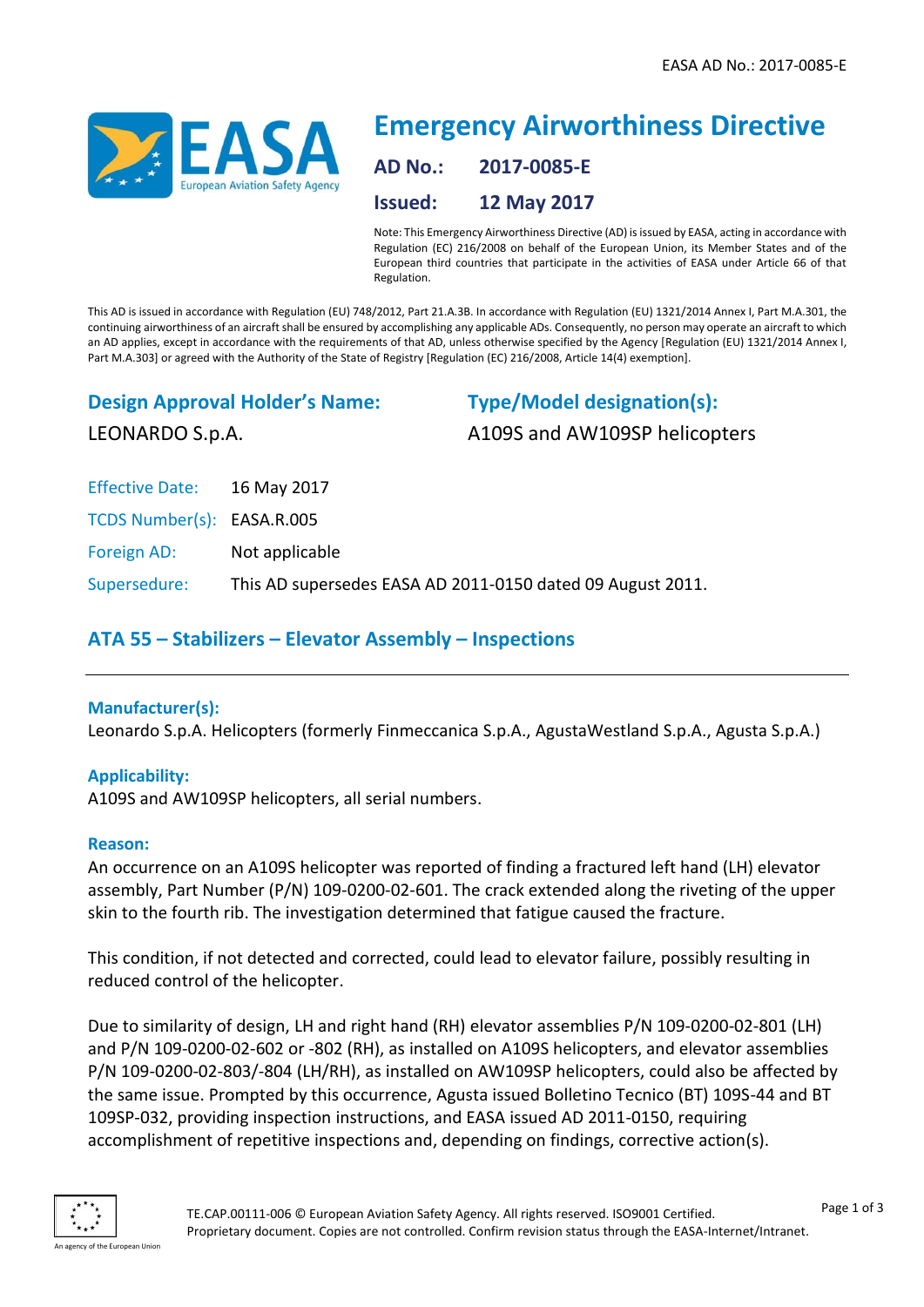Since that AD was issued, another elevator assembly was found fractured during a post-flight inspection on an A109S helicopter. Prompted by this new occurrence, Leonardo issued Service Bulletin (SB) 109S-076 and SB 109SP-113 (later revised), as applicable to helicopter model, providing new instructions for a one-time inspection, new repetitive inspections and reduced inspection threshold and intervals.

For the reasons described above, this AD supersedes EASA AD 2011-0150, and requires the new one-time inspection and the new repetitive inspections at reduced intervals of the LH and RH elevator assemblies, and, depending on findings, accomplishment of applicable corrective action(s).

This AD is considered to be an interim action and, depending on availability of a technical solution, further AD action may follow.

# **Required Action(s) and Compliance Time(s):**

Required as indicated, unless accomplished previously:

Note 1: SB 109S-076 and SB 109SP-113, as applicable to helicopter model, are collectively referred to as "the applicable SB" in this AD.

Note 2: Elevator assemblies P/N 109-0200-02-601 (LH), P/N 109-0200-02-801 (LH), P/N 109-0200-02-602 (RH), P/N 109-0200-02-802 (RH), P/N 109-0200-02-803 (LH), and P/N 109-0200-02-804 (RH) are collectively referred to as "affected elevator assembly" in this AD.

Note 3: For the purpose of this AD, Group 1 helicopters are those equipped with an affected elevator assembly (see Note 2 of this AD). Group 2 helicopters are those not equipped with affected elevator assemblies.

# **Inspection:**

(1) For Group 1 helicopters: Before next flight after the effective date of this AD, or before an affected elevator assembly (see Note 2 of this AD) exceeds 400 flight hours (FH) since first installation on a helicopter, whichever occurs later, accomplish a visual inspection or a liquid penetrant inspection of each affected elevator assembly in accordance with the instructions of the applicable SB.

#### **Repetitive Inspections:**

(2) For Group 1 helicopters: Before an affected elevator assembly exceeds 400 FH since first installation on a helicopter, or within 10 FH after the effective date of this AD, whichever occurs later, and, thereafter, at intervals not to exceed 25 FH, accomplish an endoscope inspection (see Note 4 of this AD) of each affected elevator assembly in accordance with the instructions of the applicable SB.

Note 4: To enable accomplishment of the first endoscope inspection on a helicopter, drilling inspection holes in accordance with the instructions of the applicable SB is required.

#### **Corrective Action:**

(3) If, during any inspection as required by paragraph (1) or (2) of this AD, as applicable, a cracked elevator assembly is found, before next flight, replace that elevator assembly with a serviceable